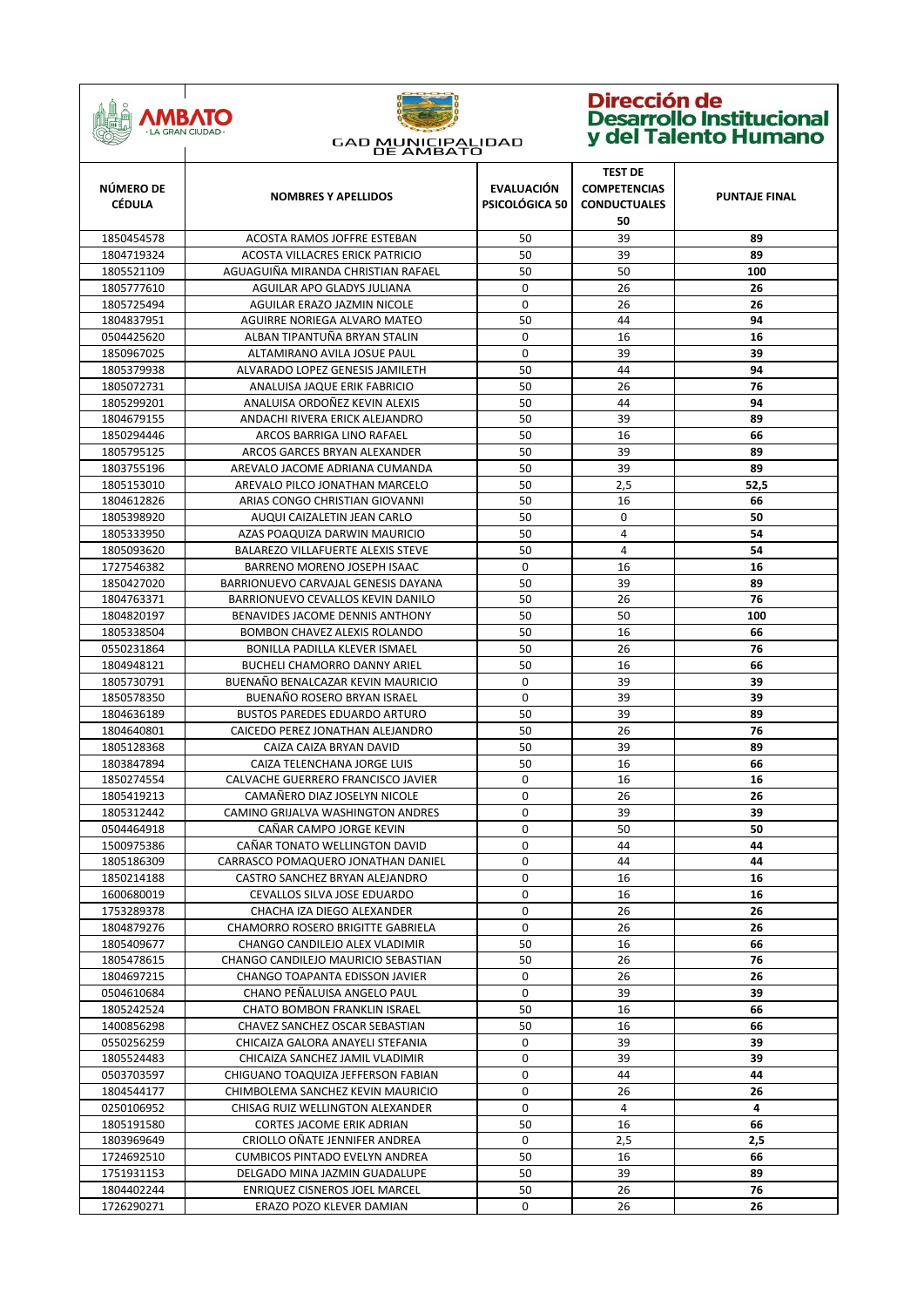

| 1805065958<br>0<br>0<br>0<br>ESCOBAR ARCOS ISRAEL VLADIMIR<br>$\Omega$<br>$\Omega$<br>0<br>1805100870<br>ESCOBAR MORETA JEREMI ADRIAN<br>0<br>39<br>39<br>1850095231<br>ESPIN CASTILLO MARIO LEONEL<br>50<br>16<br>66<br>1803309184<br>ESPIN MOYA JUAN OMAR<br>50<br>16<br>1805229745<br>ESPINOZA ARMENDARIZ ANGEL KEVIN<br>66<br>50<br>44<br>1804409793<br>ESPINOZA GUAYTA BRYAN STEVEN<br>94<br>50<br>26<br>76<br>1805802467<br>EUGENIO LOPEZ STEVEN JOSUE<br>50<br>39<br>1725692436<br>FLORES PADILLA HENRY PAUL<br>89<br>50<br>44<br>1850362284<br>FRANCO IZURIETA BRYAN JAVIER<br>94<br>0<br>1805279112<br>FREIRE ACOSTA EDWARD ALEXIS<br>26<br>26<br>50<br>26<br>76<br>1804100665<br>FREIRE MORALES JONATHAN JAVIER<br>16<br>0<br>16<br>1804766192<br>FREIRE SOLIS ALEXIS SEBASTIAN<br>50<br>0<br>50<br>1850044569<br>FREIRE VASCONEZ ROBERT ALEXIS<br>FREIRE VILLACIS MIGUEL MATEO<br>50<br>39<br>1851015006<br>89<br>50<br>4<br>1803645363<br>FRUTOS DURAN DANIEL SEBASTIAN<br>54<br>50<br>39<br>89<br>2450012931<br><b>FUERTES MATEO LUCILA ELIZABETH</b><br>0<br>39<br>39<br>1850265016<br>GAIBOR ALEGRIA ADRIAN OMAR<br>50<br>16<br>1805359625<br>GAIBOR SANGACHE JONATHAN GERMAN<br>66<br>50<br>16<br>1850126325<br>GALARZA GAVILANEZ ALEX DARIO<br>66<br>50<br>26<br>76<br>1757057771<br><b>GALARZA MOYA KEVIN JAVIER</b><br>50<br>2,5<br>1805070651<br><b>GAMBOA ZAMORA KEVIN JAVIER</b><br>52,5<br>50<br>39<br>1804791315<br><b>GARCES ALDAS JOFFRE STEVEN</b><br>89<br>50<br>26<br>76<br>1805343900<br><b>GARCES CHANGO BRANDON MATEO</b><br>50<br>26<br>76<br>1804547188<br>GARCES MENDOZA FRANKLIN LEONARDO<br>50<br>39<br>89<br>0202320420<br>GARCIA CHIMBORAZO MARIELA NATIVIDAD<br>$\mathbf 0$<br>26<br>GARCIA YANCHATUÑA STALIN DAVID<br>26<br>1850522531<br>50<br>26<br>76<br>1850231000<br>GAVILANEZ LALALEO KAREN AZUCENA<br>50<br>39<br>89<br>1850437680<br>GAVILANEZ VARGAS SILVIA MELINA<br>50<br>44<br>94<br>1850175421<br>GOMEZ AZAS KATHERINE FERNANDA<br>50<br>26<br>76<br>1850368349<br>GONZALEZ ALVAREZ VINICIO DAVID<br>50<br>1804791752<br><b>GUAMAN CHIFLA JUAN GABRIEL</b><br>39<br>89<br>50<br>1805437710<br>GUAMAN QUINALOA ALEX RODOLFO<br>39<br>89<br>50<br>16<br>1804919874<br><b>GUAMAN SUPE KEVIN MARLON</b><br>66<br>50<br>32<br>1804960647<br><b>GUAMANQUISPE GUAMANQUISPE GERSON ISRAEL</b><br>82<br>0<br>39<br>1804992699<br><b>GUASCO LEMA JOHANNA PATRICIA</b><br>39<br>50<br>4<br>54<br>1804389896<br><b>GUERRERO PAREDES FREDDY STALIN</b><br>50<br>4<br>54<br>1804389912<br><b>GUERRERO PAREDES KEVIN ALEXANDER</b><br>0<br>44<br>44<br>1850085869<br><b>GUERRERO VALLEJO ALEXANDER JAVIER</b><br>1805068309<br>HERNANDEZ ALDAZ CESAR ORLANDO<br>50<br>52,5<br>2,5<br>1850165745<br>HERNANDEZ YANEZ ALVARO DAVID<br>0<br>26<br>26<br>50<br>39<br>89<br>1719858381<br>HERRERA SANDOVAL KEVIN XAVIER<br>50<br>26<br>76<br>0202170163<br>HINOJOZA AROCA CRISTHIAN ABEL<br>0<br>39<br>1804425070<br>IBARRA GARCIA MARIA DE LOS ANGELES<br>39<br>1804412219<br>JACOME LARA EDISON ARIEL<br>0<br>26<br>26<br>0<br>26<br>1850965060<br>26<br>JACOME LUNA ALEXIS PAUL<br>JEREZ GARCES EDWIN ARIEL<br>0<br>39<br>1850998590<br>39<br>JEREZ MASAQUIZA GIAN FRANCO<br>50<br>26<br>76<br>1805049879<br>JIMENEZ PADILLA FRANCIS FERNANDO<br>26<br>26<br>1805312145<br>0<br>50<br>26<br>76<br>1803543634<br>JINEZ JINES HERNAN OCTAVIO<br>50<br>26<br>76<br>1721637310<br>JUIÑA MOYA JORGE RICARDO<br>50<br>50<br>1805325246<br>LANDA GAMBOA MICHAEL HERNAN<br>100<br>50<br>1850229541<br>LARA SOLIS CARLOS JAVIER<br>39<br>89<br>50<br>26<br>LASCANO MEJIA FLAVIO CESAR<br>76<br>1804761557<br>50<br>39<br>0950746982<br>LASCANO ROMERO WILDEMBERG FABIAN<br>89<br>50<br>26<br>76<br>1805657192<br>LESCANO TIPAN FERNANDO JOSE<br>LINCANGO RISCO MELANIE GEOVANNA<br>50<br>1751648799<br>39<br>89<br>50<br>1805122262<br>LLERENA VELASTEGUI MATEO AUGUSTO<br>39<br>89<br>50<br>26<br>76<br>1850621127<br>LLUMITAXI BURGASI BRYAN DAVID<br>50<br>26<br>1850147115<br>76<br>LOPEZ BOMBON MARIA FERNANDA<br>1805186606<br>LOPEZ CANDO DANIEL ISAAC<br>50<br>26<br>76 | NÚMERO DE<br><b>CÉDULA</b> | <b>NOMBRES Y APELLIDOS</b> | <b>EVALUACIÓN</b><br>PSICOLÓGICA 50 | <b>TEST DE</b><br><b>COMPETENCIAS</b><br><b>CONDUCTUALES</b><br>50 | <b>PUNTAJE FINAL</b> |
|------------------------------------------------------------------------------------------------------------------------------------------------------------------------------------------------------------------------------------------------------------------------------------------------------------------------------------------------------------------------------------------------------------------------------------------------------------------------------------------------------------------------------------------------------------------------------------------------------------------------------------------------------------------------------------------------------------------------------------------------------------------------------------------------------------------------------------------------------------------------------------------------------------------------------------------------------------------------------------------------------------------------------------------------------------------------------------------------------------------------------------------------------------------------------------------------------------------------------------------------------------------------------------------------------------------------------------------------------------------------------------------------------------------------------------------------------------------------------------------------------------------------------------------------------------------------------------------------------------------------------------------------------------------------------------------------------------------------------------------------------------------------------------------------------------------------------------------------------------------------------------------------------------------------------------------------------------------------------------------------------------------------------------------------------------------------------------------------------------------------------------------------------------------------------------------------------------------------------------------------------------------------------------------------------------------------------------------------------------------------------------------------------------------------------------------------------------------------------------------------------------------------------------------------------------------------------------------------------------------------------------------------------------------------------------------------------------------------------------------------------------------------------------------------------------------------------------------------------------------------------------------------------------------------------------------------------------------------------------------------------------------------------------------------------------------------------------------------------------------------------------------------------------------------------------------------------------------------------------------------------------------------------------------------------------------------------------------------------------------------------------------------------------------------------------------------------------------------------------------------------------------------------------------------------------------------------------------------------------------------------------------------------------------------------------------------------------------------------------------------------------------------------------------------------------------------------------------------------------------------------------------------------------------------------------------------------------------------------------------------------------------------------------------------------------------------------------------------------------|----------------------------|----------------------------|-------------------------------------|--------------------------------------------------------------------|----------------------|
|                                                                                                                                                                                                                                                                                                                                                                                                                                                                                                                                                                                                                                                                                                                                                                                                                                                                                                                                                                                                                                                                                                                                                                                                                                                                                                                                                                                                                                                                                                                                                                                                                                                                                                                                                                                                                                                                                                                                                                                                                                                                                                                                                                                                                                                                                                                                                                                                                                                                                                                                                                                                                                                                                                                                                                                                                                                                                                                                                                                                                                                                                                                                                                                                                                                                                                                                                                                                                                                                                                                                                                                                                                                                                                                                                                                                                                                                                                                                                                                                                                                                                                            |                            |                            |                                     |                                                                    |                      |
|                                                                                                                                                                                                                                                                                                                                                                                                                                                                                                                                                                                                                                                                                                                                                                                                                                                                                                                                                                                                                                                                                                                                                                                                                                                                                                                                                                                                                                                                                                                                                                                                                                                                                                                                                                                                                                                                                                                                                                                                                                                                                                                                                                                                                                                                                                                                                                                                                                                                                                                                                                                                                                                                                                                                                                                                                                                                                                                                                                                                                                                                                                                                                                                                                                                                                                                                                                                                                                                                                                                                                                                                                                                                                                                                                                                                                                                                                                                                                                                                                                                                                                            |                            |                            |                                     |                                                                    |                      |
|                                                                                                                                                                                                                                                                                                                                                                                                                                                                                                                                                                                                                                                                                                                                                                                                                                                                                                                                                                                                                                                                                                                                                                                                                                                                                                                                                                                                                                                                                                                                                                                                                                                                                                                                                                                                                                                                                                                                                                                                                                                                                                                                                                                                                                                                                                                                                                                                                                                                                                                                                                                                                                                                                                                                                                                                                                                                                                                                                                                                                                                                                                                                                                                                                                                                                                                                                                                                                                                                                                                                                                                                                                                                                                                                                                                                                                                                                                                                                                                                                                                                                                            |                            |                            |                                     |                                                                    |                      |
|                                                                                                                                                                                                                                                                                                                                                                                                                                                                                                                                                                                                                                                                                                                                                                                                                                                                                                                                                                                                                                                                                                                                                                                                                                                                                                                                                                                                                                                                                                                                                                                                                                                                                                                                                                                                                                                                                                                                                                                                                                                                                                                                                                                                                                                                                                                                                                                                                                                                                                                                                                                                                                                                                                                                                                                                                                                                                                                                                                                                                                                                                                                                                                                                                                                                                                                                                                                                                                                                                                                                                                                                                                                                                                                                                                                                                                                                                                                                                                                                                                                                                                            |                            |                            |                                     |                                                                    |                      |
|                                                                                                                                                                                                                                                                                                                                                                                                                                                                                                                                                                                                                                                                                                                                                                                                                                                                                                                                                                                                                                                                                                                                                                                                                                                                                                                                                                                                                                                                                                                                                                                                                                                                                                                                                                                                                                                                                                                                                                                                                                                                                                                                                                                                                                                                                                                                                                                                                                                                                                                                                                                                                                                                                                                                                                                                                                                                                                                                                                                                                                                                                                                                                                                                                                                                                                                                                                                                                                                                                                                                                                                                                                                                                                                                                                                                                                                                                                                                                                                                                                                                                                            |                            |                            |                                     |                                                                    |                      |
|                                                                                                                                                                                                                                                                                                                                                                                                                                                                                                                                                                                                                                                                                                                                                                                                                                                                                                                                                                                                                                                                                                                                                                                                                                                                                                                                                                                                                                                                                                                                                                                                                                                                                                                                                                                                                                                                                                                                                                                                                                                                                                                                                                                                                                                                                                                                                                                                                                                                                                                                                                                                                                                                                                                                                                                                                                                                                                                                                                                                                                                                                                                                                                                                                                                                                                                                                                                                                                                                                                                                                                                                                                                                                                                                                                                                                                                                                                                                                                                                                                                                                                            |                            |                            |                                     |                                                                    |                      |
|                                                                                                                                                                                                                                                                                                                                                                                                                                                                                                                                                                                                                                                                                                                                                                                                                                                                                                                                                                                                                                                                                                                                                                                                                                                                                                                                                                                                                                                                                                                                                                                                                                                                                                                                                                                                                                                                                                                                                                                                                                                                                                                                                                                                                                                                                                                                                                                                                                                                                                                                                                                                                                                                                                                                                                                                                                                                                                                                                                                                                                                                                                                                                                                                                                                                                                                                                                                                                                                                                                                                                                                                                                                                                                                                                                                                                                                                                                                                                                                                                                                                                                            |                            |                            |                                     |                                                                    |                      |
|                                                                                                                                                                                                                                                                                                                                                                                                                                                                                                                                                                                                                                                                                                                                                                                                                                                                                                                                                                                                                                                                                                                                                                                                                                                                                                                                                                                                                                                                                                                                                                                                                                                                                                                                                                                                                                                                                                                                                                                                                                                                                                                                                                                                                                                                                                                                                                                                                                                                                                                                                                                                                                                                                                                                                                                                                                                                                                                                                                                                                                                                                                                                                                                                                                                                                                                                                                                                                                                                                                                                                                                                                                                                                                                                                                                                                                                                                                                                                                                                                                                                                                            |                            |                            |                                     |                                                                    |                      |
|                                                                                                                                                                                                                                                                                                                                                                                                                                                                                                                                                                                                                                                                                                                                                                                                                                                                                                                                                                                                                                                                                                                                                                                                                                                                                                                                                                                                                                                                                                                                                                                                                                                                                                                                                                                                                                                                                                                                                                                                                                                                                                                                                                                                                                                                                                                                                                                                                                                                                                                                                                                                                                                                                                                                                                                                                                                                                                                                                                                                                                                                                                                                                                                                                                                                                                                                                                                                                                                                                                                                                                                                                                                                                                                                                                                                                                                                                                                                                                                                                                                                                                            |                            |                            |                                     |                                                                    |                      |
|                                                                                                                                                                                                                                                                                                                                                                                                                                                                                                                                                                                                                                                                                                                                                                                                                                                                                                                                                                                                                                                                                                                                                                                                                                                                                                                                                                                                                                                                                                                                                                                                                                                                                                                                                                                                                                                                                                                                                                                                                                                                                                                                                                                                                                                                                                                                                                                                                                                                                                                                                                                                                                                                                                                                                                                                                                                                                                                                                                                                                                                                                                                                                                                                                                                                                                                                                                                                                                                                                                                                                                                                                                                                                                                                                                                                                                                                                                                                                                                                                                                                                                            |                            |                            |                                     |                                                                    |                      |
|                                                                                                                                                                                                                                                                                                                                                                                                                                                                                                                                                                                                                                                                                                                                                                                                                                                                                                                                                                                                                                                                                                                                                                                                                                                                                                                                                                                                                                                                                                                                                                                                                                                                                                                                                                                                                                                                                                                                                                                                                                                                                                                                                                                                                                                                                                                                                                                                                                                                                                                                                                                                                                                                                                                                                                                                                                                                                                                                                                                                                                                                                                                                                                                                                                                                                                                                                                                                                                                                                                                                                                                                                                                                                                                                                                                                                                                                                                                                                                                                                                                                                                            |                            |                            |                                     |                                                                    |                      |
|                                                                                                                                                                                                                                                                                                                                                                                                                                                                                                                                                                                                                                                                                                                                                                                                                                                                                                                                                                                                                                                                                                                                                                                                                                                                                                                                                                                                                                                                                                                                                                                                                                                                                                                                                                                                                                                                                                                                                                                                                                                                                                                                                                                                                                                                                                                                                                                                                                                                                                                                                                                                                                                                                                                                                                                                                                                                                                                                                                                                                                                                                                                                                                                                                                                                                                                                                                                                                                                                                                                                                                                                                                                                                                                                                                                                                                                                                                                                                                                                                                                                                                            |                            |                            |                                     |                                                                    |                      |
|                                                                                                                                                                                                                                                                                                                                                                                                                                                                                                                                                                                                                                                                                                                                                                                                                                                                                                                                                                                                                                                                                                                                                                                                                                                                                                                                                                                                                                                                                                                                                                                                                                                                                                                                                                                                                                                                                                                                                                                                                                                                                                                                                                                                                                                                                                                                                                                                                                                                                                                                                                                                                                                                                                                                                                                                                                                                                                                                                                                                                                                                                                                                                                                                                                                                                                                                                                                                                                                                                                                                                                                                                                                                                                                                                                                                                                                                                                                                                                                                                                                                                                            |                            |                            |                                     |                                                                    |                      |
|                                                                                                                                                                                                                                                                                                                                                                                                                                                                                                                                                                                                                                                                                                                                                                                                                                                                                                                                                                                                                                                                                                                                                                                                                                                                                                                                                                                                                                                                                                                                                                                                                                                                                                                                                                                                                                                                                                                                                                                                                                                                                                                                                                                                                                                                                                                                                                                                                                                                                                                                                                                                                                                                                                                                                                                                                                                                                                                                                                                                                                                                                                                                                                                                                                                                                                                                                                                                                                                                                                                                                                                                                                                                                                                                                                                                                                                                                                                                                                                                                                                                                                            |                            |                            |                                     |                                                                    |                      |
|                                                                                                                                                                                                                                                                                                                                                                                                                                                                                                                                                                                                                                                                                                                                                                                                                                                                                                                                                                                                                                                                                                                                                                                                                                                                                                                                                                                                                                                                                                                                                                                                                                                                                                                                                                                                                                                                                                                                                                                                                                                                                                                                                                                                                                                                                                                                                                                                                                                                                                                                                                                                                                                                                                                                                                                                                                                                                                                                                                                                                                                                                                                                                                                                                                                                                                                                                                                                                                                                                                                                                                                                                                                                                                                                                                                                                                                                                                                                                                                                                                                                                                            |                            |                            |                                     |                                                                    |                      |
|                                                                                                                                                                                                                                                                                                                                                                                                                                                                                                                                                                                                                                                                                                                                                                                                                                                                                                                                                                                                                                                                                                                                                                                                                                                                                                                                                                                                                                                                                                                                                                                                                                                                                                                                                                                                                                                                                                                                                                                                                                                                                                                                                                                                                                                                                                                                                                                                                                                                                                                                                                                                                                                                                                                                                                                                                                                                                                                                                                                                                                                                                                                                                                                                                                                                                                                                                                                                                                                                                                                                                                                                                                                                                                                                                                                                                                                                                                                                                                                                                                                                                                            |                            |                            |                                     |                                                                    |                      |
|                                                                                                                                                                                                                                                                                                                                                                                                                                                                                                                                                                                                                                                                                                                                                                                                                                                                                                                                                                                                                                                                                                                                                                                                                                                                                                                                                                                                                                                                                                                                                                                                                                                                                                                                                                                                                                                                                                                                                                                                                                                                                                                                                                                                                                                                                                                                                                                                                                                                                                                                                                                                                                                                                                                                                                                                                                                                                                                                                                                                                                                                                                                                                                                                                                                                                                                                                                                                                                                                                                                                                                                                                                                                                                                                                                                                                                                                                                                                                                                                                                                                                                            |                            |                            |                                     |                                                                    |                      |
|                                                                                                                                                                                                                                                                                                                                                                                                                                                                                                                                                                                                                                                                                                                                                                                                                                                                                                                                                                                                                                                                                                                                                                                                                                                                                                                                                                                                                                                                                                                                                                                                                                                                                                                                                                                                                                                                                                                                                                                                                                                                                                                                                                                                                                                                                                                                                                                                                                                                                                                                                                                                                                                                                                                                                                                                                                                                                                                                                                                                                                                                                                                                                                                                                                                                                                                                                                                                                                                                                                                                                                                                                                                                                                                                                                                                                                                                                                                                                                                                                                                                                                            |                            |                            |                                     |                                                                    |                      |
|                                                                                                                                                                                                                                                                                                                                                                                                                                                                                                                                                                                                                                                                                                                                                                                                                                                                                                                                                                                                                                                                                                                                                                                                                                                                                                                                                                                                                                                                                                                                                                                                                                                                                                                                                                                                                                                                                                                                                                                                                                                                                                                                                                                                                                                                                                                                                                                                                                                                                                                                                                                                                                                                                                                                                                                                                                                                                                                                                                                                                                                                                                                                                                                                                                                                                                                                                                                                                                                                                                                                                                                                                                                                                                                                                                                                                                                                                                                                                                                                                                                                                                            |                            |                            |                                     |                                                                    |                      |
|                                                                                                                                                                                                                                                                                                                                                                                                                                                                                                                                                                                                                                                                                                                                                                                                                                                                                                                                                                                                                                                                                                                                                                                                                                                                                                                                                                                                                                                                                                                                                                                                                                                                                                                                                                                                                                                                                                                                                                                                                                                                                                                                                                                                                                                                                                                                                                                                                                                                                                                                                                                                                                                                                                                                                                                                                                                                                                                                                                                                                                                                                                                                                                                                                                                                                                                                                                                                                                                                                                                                                                                                                                                                                                                                                                                                                                                                                                                                                                                                                                                                                                            |                            |                            |                                     |                                                                    |                      |
|                                                                                                                                                                                                                                                                                                                                                                                                                                                                                                                                                                                                                                                                                                                                                                                                                                                                                                                                                                                                                                                                                                                                                                                                                                                                                                                                                                                                                                                                                                                                                                                                                                                                                                                                                                                                                                                                                                                                                                                                                                                                                                                                                                                                                                                                                                                                                                                                                                                                                                                                                                                                                                                                                                                                                                                                                                                                                                                                                                                                                                                                                                                                                                                                                                                                                                                                                                                                                                                                                                                                                                                                                                                                                                                                                                                                                                                                                                                                                                                                                                                                                                            |                            |                            |                                     |                                                                    |                      |
|                                                                                                                                                                                                                                                                                                                                                                                                                                                                                                                                                                                                                                                                                                                                                                                                                                                                                                                                                                                                                                                                                                                                                                                                                                                                                                                                                                                                                                                                                                                                                                                                                                                                                                                                                                                                                                                                                                                                                                                                                                                                                                                                                                                                                                                                                                                                                                                                                                                                                                                                                                                                                                                                                                                                                                                                                                                                                                                                                                                                                                                                                                                                                                                                                                                                                                                                                                                                                                                                                                                                                                                                                                                                                                                                                                                                                                                                                                                                                                                                                                                                                                            |                            |                            |                                     |                                                                    |                      |
|                                                                                                                                                                                                                                                                                                                                                                                                                                                                                                                                                                                                                                                                                                                                                                                                                                                                                                                                                                                                                                                                                                                                                                                                                                                                                                                                                                                                                                                                                                                                                                                                                                                                                                                                                                                                                                                                                                                                                                                                                                                                                                                                                                                                                                                                                                                                                                                                                                                                                                                                                                                                                                                                                                                                                                                                                                                                                                                                                                                                                                                                                                                                                                                                                                                                                                                                                                                                                                                                                                                                                                                                                                                                                                                                                                                                                                                                                                                                                                                                                                                                                                            |                            |                            |                                     |                                                                    |                      |
|                                                                                                                                                                                                                                                                                                                                                                                                                                                                                                                                                                                                                                                                                                                                                                                                                                                                                                                                                                                                                                                                                                                                                                                                                                                                                                                                                                                                                                                                                                                                                                                                                                                                                                                                                                                                                                                                                                                                                                                                                                                                                                                                                                                                                                                                                                                                                                                                                                                                                                                                                                                                                                                                                                                                                                                                                                                                                                                                                                                                                                                                                                                                                                                                                                                                                                                                                                                                                                                                                                                                                                                                                                                                                                                                                                                                                                                                                                                                                                                                                                                                                                            |                            |                            |                                     |                                                                    |                      |
|                                                                                                                                                                                                                                                                                                                                                                                                                                                                                                                                                                                                                                                                                                                                                                                                                                                                                                                                                                                                                                                                                                                                                                                                                                                                                                                                                                                                                                                                                                                                                                                                                                                                                                                                                                                                                                                                                                                                                                                                                                                                                                                                                                                                                                                                                                                                                                                                                                                                                                                                                                                                                                                                                                                                                                                                                                                                                                                                                                                                                                                                                                                                                                                                                                                                                                                                                                                                                                                                                                                                                                                                                                                                                                                                                                                                                                                                                                                                                                                                                                                                                                            |                            |                            |                                     |                                                                    |                      |
|                                                                                                                                                                                                                                                                                                                                                                                                                                                                                                                                                                                                                                                                                                                                                                                                                                                                                                                                                                                                                                                                                                                                                                                                                                                                                                                                                                                                                                                                                                                                                                                                                                                                                                                                                                                                                                                                                                                                                                                                                                                                                                                                                                                                                                                                                                                                                                                                                                                                                                                                                                                                                                                                                                                                                                                                                                                                                                                                                                                                                                                                                                                                                                                                                                                                                                                                                                                                                                                                                                                                                                                                                                                                                                                                                                                                                                                                                                                                                                                                                                                                                                            |                            |                            |                                     |                                                                    |                      |
|                                                                                                                                                                                                                                                                                                                                                                                                                                                                                                                                                                                                                                                                                                                                                                                                                                                                                                                                                                                                                                                                                                                                                                                                                                                                                                                                                                                                                                                                                                                                                                                                                                                                                                                                                                                                                                                                                                                                                                                                                                                                                                                                                                                                                                                                                                                                                                                                                                                                                                                                                                                                                                                                                                                                                                                                                                                                                                                                                                                                                                                                                                                                                                                                                                                                                                                                                                                                                                                                                                                                                                                                                                                                                                                                                                                                                                                                                                                                                                                                                                                                                                            |                            |                            |                                     |                                                                    |                      |
|                                                                                                                                                                                                                                                                                                                                                                                                                                                                                                                                                                                                                                                                                                                                                                                                                                                                                                                                                                                                                                                                                                                                                                                                                                                                                                                                                                                                                                                                                                                                                                                                                                                                                                                                                                                                                                                                                                                                                                                                                                                                                                                                                                                                                                                                                                                                                                                                                                                                                                                                                                                                                                                                                                                                                                                                                                                                                                                                                                                                                                                                                                                                                                                                                                                                                                                                                                                                                                                                                                                                                                                                                                                                                                                                                                                                                                                                                                                                                                                                                                                                                                            |                            |                            |                                     |                                                                    |                      |
|                                                                                                                                                                                                                                                                                                                                                                                                                                                                                                                                                                                                                                                                                                                                                                                                                                                                                                                                                                                                                                                                                                                                                                                                                                                                                                                                                                                                                                                                                                                                                                                                                                                                                                                                                                                                                                                                                                                                                                                                                                                                                                                                                                                                                                                                                                                                                                                                                                                                                                                                                                                                                                                                                                                                                                                                                                                                                                                                                                                                                                                                                                                                                                                                                                                                                                                                                                                                                                                                                                                                                                                                                                                                                                                                                                                                                                                                                                                                                                                                                                                                                                            |                            |                            |                                     |                                                                    |                      |
|                                                                                                                                                                                                                                                                                                                                                                                                                                                                                                                                                                                                                                                                                                                                                                                                                                                                                                                                                                                                                                                                                                                                                                                                                                                                                                                                                                                                                                                                                                                                                                                                                                                                                                                                                                                                                                                                                                                                                                                                                                                                                                                                                                                                                                                                                                                                                                                                                                                                                                                                                                                                                                                                                                                                                                                                                                                                                                                                                                                                                                                                                                                                                                                                                                                                                                                                                                                                                                                                                                                                                                                                                                                                                                                                                                                                                                                                                                                                                                                                                                                                                                            |                            |                            |                                     |                                                                    |                      |
|                                                                                                                                                                                                                                                                                                                                                                                                                                                                                                                                                                                                                                                                                                                                                                                                                                                                                                                                                                                                                                                                                                                                                                                                                                                                                                                                                                                                                                                                                                                                                                                                                                                                                                                                                                                                                                                                                                                                                                                                                                                                                                                                                                                                                                                                                                                                                                                                                                                                                                                                                                                                                                                                                                                                                                                                                                                                                                                                                                                                                                                                                                                                                                                                                                                                                                                                                                                                                                                                                                                                                                                                                                                                                                                                                                                                                                                                                                                                                                                                                                                                                                            |                            |                            |                                     |                                                                    |                      |
|                                                                                                                                                                                                                                                                                                                                                                                                                                                                                                                                                                                                                                                                                                                                                                                                                                                                                                                                                                                                                                                                                                                                                                                                                                                                                                                                                                                                                                                                                                                                                                                                                                                                                                                                                                                                                                                                                                                                                                                                                                                                                                                                                                                                                                                                                                                                                                                                                                                                                                                                                                                                                                                                                                                                                                                                                                                                                                                                                                                                                                                                                                                                                                                                                                                                                                                                                                                                                                                                                                                                                                                                                                                                                                                                                                                                                                                                                                                                                                                                                                                                                                            |                            |                            |                                     |                                                                    |                      |
|                                                                                                                                                                                                                                                                                                                                                                                                                                                                                                                                                                                                                                                                                                                                                                                                                                                                                                                                                                                                                                                                                                                                                                                                                                                                                                                                                                                                                                                                                                                                                                                                                                                                                                                                                                                                                                                                                                                                                                                                                                                                                                                                                                                                                                                                                                                                                                                                                                                                                                                                                                                                                                                                                                                                                                                                                                                                                                                                                                                                                                                                                                                                                                                                                                                                                                                                                                                                                                                                                                                                                                                                                                                                                                                                                                                                                                                                                                                                                                                                                                                                                                            |                            |                            |                                     |                                                                    |                      |
|                                                                                                                                                                                                                                                                                                                                                                                                                                                                                                                                                                                                                                                                                                                                                                                                                                                                                                                                                                                                                                                                                                                                                                                                                                                                                                                                                                                                                                                                                                                                                                                                                                                                                                                                                                                                                                                                                                                                                                                                                                                                                                                                                                                                                                                                                                                                                                                                                                                                                                                                                                                                                                                                                                                                                                                                                                                                                                                                                                                                                                                                                                                                                                                                                                                                                                                                                                                                                                                                                                                                                                                                                                                                                                                                                                                                                                                                                                                                                                                                                                                                                                            |                            |                            |                                     |                                                                    |                      |
|                                                                                                                                                                                                                                                                                                                                                                                                                                                                                                                                                                                                                                                                                                                                                                                                                                                                                                                                                                                                                                                                                                                                                                                                                                                                                                                                                                                                                                                                                                                                                                                                                                                                                                                                                                                                                                                                                                                                                                                                                                                                                                                                                                                                                                                                                                                                                                                                                                                                                                                                                                                                                                                                                                                                                                                                                                                                                                                                                                                                                                                                                                                                                                                                                                                                                                                                                                                                                                                                                                                                                                                                                                                                                                                                                                                                                                                                                                                                                                                                                                                                                                            |                            |                            |                                     |                                                                    |                      |
|                                                                                                                                                                                                                                                                                                                                                                                                                                                                                                                                                                                                                                                                                                                                                                                                                                                                                                                                                                                                                                                                                                                                                                                                                                                                                                                                                                                                                                                                                                                                                                                                                                                                                                                                                                                                                                                                                                                                                                                                                                                                                                                                                                                                                                                                                                                                                                                                                                                                                                                                                                                                                                                                                                                                                                                                                                                                                                                                                                                                                                                                                                                                                                                                                                                                                                                                                                                                                                                                                                                                                                                                                                                                                                                                                                                                                                                                                                                                                                                                                                                                                                            |                            |                            |                                     |                                                                    |                      |
|                                                                                                                                                                                                                                                                                                                                                                                                                                                                                                                                                                                                                                                                                                                                                                                                                                                                                                                                                                                                                                                                                                                                                                                                                                                                                                                                                                                                                                                                                                                                                                                                                                                                                                                                                                                                                                                                                                                                                                                                                                                                                                                                                                                                                                                                                                                                                                                                                                                                                                                                                                                                                                                                                                                                                                                                                                                                                                                                                                                                                                                                                                                                                                                                                                                                                                                                                                                                                                                                                                                                                                                                                                                                                                                                                                                                                                                                                                                                                                                                                                                                                                            |                            |                            |                                     |                                                                    |                      |
|                                                                                                                                                                                                                                                                                                                                                                                                                                                                                                                                                                                                                                                                                                                                                                                                                                                                                                                                                                                                                                                                                                                                                                                                                                                                                                                                                                                                                                                                                                                                                                                                                                                                                                                                                                                                                                                                                                                                                                                                                                                                                                                                                                                                                                                                                                                                                                                                                                                                                                                                                                                                                                                                                                                                                                                                                                                                                                                                                                                                                                                                                                                                                                                                                                                                                                                                                                                                                                                                                                                                                                                                                                                                                                                                                                                                                                                                                                                                                                                                                                                                                                            |                            |                            |                                     |                                                                    |                      |
|                                                                                                                                                                                                                                                                                                                                                                                                                                                                                                                                                                                                                                                                                                                                                                                                                                                                                                                                                                                                                                                                                                                                                                                                                                                                                                                                                                                                                                                                                                                                                                                                                                                                                                                                                                                                                                                                                                                                                                                                                                                                                                                                                                                                                                                                                                                                                                                                                                                                                                                                                                                                                                                                                                                                                                                                                                                                                                                                                                                                                                                                                                                                                                                                                                                                                                                                                                                                                                                                                                                                                                                                                                                                                                                                                                                                                                                                                                                                                                                                                                                                                                            |                            |                            |                                     |                                                                    |                      |
|                                                                                                                                                                                                                                                                                                                                                                                                                                                                                                                                                                                                                                                                                                                                                                                                                                                                                                                                                                                                                                                                                                                                                                                                                                                                                                                                                                                                                                                                                                                                                                                                                                                                                                                                                                                                                                                                                                                                                                                                                                                                                                                                                                                                                                                                                                                                                                                                                                                                                                                                                                                                                                                                                                                                                                                                                                                                                                                                                                                                                                                                                                                                                                                                                                                                                                                                                                                                                                                                                                                                                                                                                                                                                                                                                                                                                                                                                                                                                                                                                                                                                                            |                            |                            |                                     |                                                                    |                      |
|                                                                                                                                                                                                                                                                                                                                                                                                                                                                                                                                                                                                                                                                                                                                                                                                                                                                                                                                                                                                                                                                                                                                                                                                                                                                                                                                                                                                                                                                                                                                                                                                                                                                                                                                                                                                                                                                                                                                                                                                                                                                                                                                                                                                                                                                                                                                                                                                                                                                                                                                                                                                                                                                                                                                                                                                                                                                                                                                                                                                                                                                                                                                                                                                                                                                                                                                                                                                                                                                                                                                                                                                                                                                                                                                                                                                                                                                                                                                                                                                                                                                                                            |                            |                            |                                     |                                                                    |                      |
|                                                                                                                                                                                                                                                                                                                                                                                                                                                                                                                                                                                                                                                                                                                                                                                                                                                                                                                                                                                                                                                                                                                                                                                                                                                                                                                                                                                                                                                                                                                                                                                                                                                                                                                                                                                                                                                                                                                                                                                                                                                                                                                                                                                                                                                                                                                                                                                                                                                                                                                                                                                                                                                                                                                                                                                                                                                                                                                                                                                                                                                                                                                                                                                                                                                                                                                                                                                                                                                                                                                                                                                                                                                                                                                                                                                                                                                                                                                                                                                                                                                                                                            |                            |                            |                                     |                                                                    |                      |
|                                                                                                                                                                                                                                                                                                                                                                                                                                                                                                                                                                                                                                                                                                                                                                                                                                                                                                                                                                                                                                                                                                                                                                                                                                                                                                                                                                                                                                                                                                                                                                                                                                                                                                                                                                                                                                                                                                                                                                                                                                                                                                                                                                                                                                                                                                                                                                                                                                                                                                                                                                                                                                                                                                                                                                                                                                                                                                                                                                                                                                                                                                                                                                                                                                                                                                                                                                                                                                                                                                                                                                                                                                                                                                                                                                                                                                                                                                                                                                                                                                                                                                            |                            |                            |                                     |                                                                    |                      |
|                                                                                                                                                                                                                                                                                                                                                                                                                                                                                                                                                                                                                                                                                                                                                                                                                                                                                                                                                                                                                                                                                                                                                                                                                                                                                                                                                                                                                                                                                                                                                                                                                                                                                                                                                                                                                                                                                                                                                                                                                                                                                                                                                                                                                                                                                                                                                                                                                                                                                                                                                                                                                                                                                                                                                                                                                                                                                                                                                                                                                                                                                                                                                                                                                                                                                                                                                                                                                                                                                                                                                                                                                                                                                                                                                                                                                                                                                                                                                                                                                                                                                                            |                            |                            |                                     |                                                                    |                      |
|                                                                                                                                                                                                                                                                                                                                                                                                                                                                                                                                                                                                                                                                                                                                                                                                                                                                                                                                                                                                                                                                                                                                                                                                                                                                                                                                                                                                                                                                                                                                                                                                                                                                                                                                                                                                                                                                                                                                                                                                                                                                                                                                                                                                                                                                                                                                                                                                                                                                                                                                                                                                                                                                                                                                                                                                                                                                                                                                                                                                                                                                                                                                                                                                                                                                                                                                                                                                                                                                                                                                                                                                                                                                                                                                                                                                                                                                                                                                                                                                                                                                                                            |                            |                            |                                     |                                                                    |                      |
|                                                                                                                                                                                                                                                                                                                                                                                                                                                                                                                                                                                                                                                                                                                                                                                                                                                                                                                                                                                                                                                                                                                                                                                                                                                                                                                                                                                                                                                                                                                                                                                                                                                                                                                                                                                                                                                                                                                                                                                                                                                                                                                                                                                                                                                                                                                                                                                                                                                                                                                                                                                                                                                                                                                                                                                                                                                                                                                                                                                                                                                                                                                                                                                                                                                                                                                                                                                                                                                                                                                                                                                                                                                                                                                                                                                                                                                                                                                                                                                                                                                                                                            |                            |                            |                                     |                                                                    |                      |
|                                                                                                                                                                                                                                                                                                                                                                                                                                                                                                                                                                                                                                                                                                                                                                                                                                                                                                                                                                                                                                                                                                                                                                                                                                                                                                                                                                                                                                                                                                                                                                                                                                                                                                                                                                                                                                                                                                                                                                                                                                                                                                                                                                                                                                                                                                                                                                                                                                                                                                                                                                                                                                                                                                                                                                                                                                                                                                                                                                                                                                                                                                                                                                                                                                                                                                                                                                                                                                                                                                                                                                                                                                                                                                                                                                                                                                                                                                                                                                                                                                                                                                            |                            |                            |                                     |                                                                    |                      |
|                                                                                                                                                                                                                                                                                                                                                                                                                                                                                                                                                                                                                                                                                                                                                                                                                                                                                                                                                                                                                                                                                                                                                                                                                                                                                                                                                                                                                                                                                                                                                                                                                                                                                                                                                                                                                                                                                                                                                                                                                                                                                                                                                                                                                                                                                                                                                                                                                                                                                                                                                                                                                                                                                                                                                                                                                                                                                                                                                                                                                                                                                                                                                                                                                                                                                                                                                                                                                                                                                                                                                                                                                                                                                                                                                                                                                                                                                                                                                                                                                                                                                                            |                            |                            |                                     |                                                                    |                      |
|                                                                                                                                                                                                                                                                                                                                                                                                                                                                                                                                                                                                                                                                                                                                                                                                                                                                                                                                                                                                                                                                                                                                                                                                                                                                                                                                                                                                                                                                                                                                                                                                                                                                                                                                                                                                                                                                                                                                                                                                                                                                                                                                                                                                                                                                                                                                                                                                                                                                                                                                                                                                                                                                                                                                                                                                                                                                                                                                                                                                                                                                                                                                                                                                                                                                                                                                                                                                                                                                                                                                                                                                                                                                                                                                                                                                                                                                                                                                                                                                                                                                                                            |                            |                            |                                     |                                                                    |                      |
|                                                                                                                                                                                                                                                                                                                                                                                                                                                                                                                                                                                                                                                                                                                                                                                                                                                                                                                                                                                                                                                                                                                                                                                                                                                                                                                                                                                                                                                                                                                                                                                                                                                                                                                                                                                                                                                                                                                                                                                                                                                                                                                                                                                                                                                                                                                                                                                                                                                                                                                                                                                                                                                                                                                                                                                                                                                                                                                                                                                                                                                                                                                                                                                                                                                                                                                                                                                                                                                                                                                                                                                                                                                                                                                                                                                                                                                                                                                                                                                                                                                                                                            |                            |                            |                                     |                                                                    |                      |
|                                                                                                                                                                                                                                                                                                                                                                                                                                                                                                                                                                                                                                                                                                                                                                                                                                                                                                                                                                                                                                                                                                                                                                                                                                                                                                                                                                                                                                                                                                                                                                                                                                                                                                                                                                                                                                                                                                                                                                                                                                                                                                                                                                                                                                                                                                                                                                                                                                                                                                                                                                                                                                                                                                                                                                                                                                                                                                                                                                                                                                                                                                                                                                                                                                                                                                                                                                                                                                                                                                                                                                                                                                                                                                                                                                                                                                                                                                                                                                                                                                                                                                            |                            |                            |                                     |                                                                    |                      |
|                                                                                                                                                                                                                                                                                                                                                                                                                                                                                                                                                                                                                                                                                                                                                                                                                                                                                                                                                                                                                                                                                                                                                                                                                                                                                                                                                                                                                                                                                                                                                                                                                                                                                                                                                                                                                                                                                                                                                                                                                                                                                                                                                                                                                                                                                                                                                                                                                                                                                                                                                                                                                                                                                                                                                                                                                                                                                                                                                                                                                                                                                                                                                                                                                                                                                                                                                                                                                                                                                                                                                                                                                                                                                                                                                                                                                                                                                                                                                                                                                                                                                                            |                            |                            |                                     |                                                                    |                      |
|                                                                                                                                                                                                                                                                                                                                                                                                                                                                                                                                                                                                                                                                                                                                                                                                                                                                                                                                                                                                                                                                                                                                                                                                                                                                                                                                                                                                                                                                                                                                                                                                                                                                                                                                                                                                                                                                                                                                                                                                                                                                                                                                                                                                                                                                                                                                                                                                                                                                                                                                                                                                                                                                                                                                                                                                                                                                                                                                                                                                                                                                                                                                                                                                                                                                                                                                                                                                                                                                                                                                                                                                                                                                                                                                                                                                                                                                                                                                                                                                                                                                                                            |                            |                            |                                     |                                                                    |                      |
|                                                                                                                                                                                                                                                                                                                                                                                                                                                                                                                                                                                                                                                                                                                                                                                                                                                                                                                                                                                                                                                                                                                                                                                                                                                                                                                                                                                                                                                                                                                                                                                                                                                                                                                                                                                                                                                                                                                                                                                                                                                                                                                                                                                                                                                                                                                                                                                                                                                                                                                                                                                                                                                                                                                                                                                                                                                                                                                                                                                                                                                                                                                                                                                                                                                                                                                                                                                                                                                                                                                                                                                                                                                                                                                                                                                                                                                                                                                                                                                                                                                                                                            |                            |                            |                                     |                                                                    |                      |
|                                                                                                                                                                                                                                                                                                                                                                                                                                                                                                                                                                                                                                                                                                                                                                                                                                                                                                                                                                                                                                                                                                                                                                                                                                                                                                                                                                                                                                                                                                                                                                                                                                                                                                                                                                                                                                                                                                                                                                                                                                                                                                                                                                                                                                                                                                                                                                                                                                                                                                                                                                                                                                                                                                                                                                                                                                                                                                                                                                                                                                                                                                                                                                                                                                                                                                                                                                                                                                                                                                                                                                                                                                                                                                                                                                                                                                                                                                                                                                                                                                                                                                            |                            |                            |                                     |                                                                    |                      |
|                                                                                                                                                                                                                                                                                                                                                                                                                                                                                                                                                                                                                                                                                                                                                                                                                                                                                                                                                                                                                                                                                                                                                                                                                                                                                                                                                                                                                                                                                                                                                                                                                                                                                                                                                                                                                                                                                                                                                                                                                                                                                                                                                                                                                                                                                                                                                                                                                                                                                                                                                                                                                                                                                                                                                                                                                                                                                                                                                                                                                                                                                                                                                                                                                                                                                                                                                                                                                                                                                                                                                                                                                                                                                                                                                                                                                                                                                                                                                                                                                                                                                                            |                            |                            |                                     |                                                                    |                      |
|                                                                                                                                                                                                                                                                                                                                                                                                                                                                                                                                                                                                                                                                                                                                                                                                                                                                                                                                                                                                                                                                                                                                                                                                                                                                                                                                                                                                                                                                                                                                                                                                                                                                                                                                                                                                                                                                                                                                                                                                                                                                                                                                                                                                                                                                                                                                                                                                                                                                                                                                                                                                                                                                                                                                                                                                                                                                                                                                                                                                                                                                                                                                                                                                                                                                                                                                                                                                                                                                                                                                                                                                                                                                                                                                                                                                                                                                                                                                                                                                                                                                                                            |                            |                            |                                     |                                                                    |                      |
|                                                                                                                                                                                                                                                                                                                                                                                                                                                                                                                                                                                                                                                                                                                                                                                                                                                                                                                                                                                                                                                                                                                                                                                                                                                                                                                                                                                                                                                                                                                                                                                                                                                                                                                                                                                                                                                                                                                                                                                                                                                                                                                                                                                                                                                                                                                                                                                                                                                                                                                                                                                                                                                                                                                                                                                                                                                                                                                                                                                                                                                                                                                                                                                                                                                                                                                                                                                                                                                                                                                                                                                                                                                                                                                                                                                                                                                                                                                                                                                                                                                                                                            |                            |                            |                                     |                                                                    |                      |
|                                                                                                                                                                                                                                                                                                                                                                                                                                                                                                                                                                                                                                                                                                                                                                                                                                                                                                                                                                                                                                                                                                                                                                                                                                                                                                                                                                                                                                                                                                                                                                                                                                                                                                                                                                                                                                                                                                                                                                                                                                                                                                                                                                                                                                                                                                                                                                                                                                                                                                                                                                                                                                                                                                                                                                                                                                                                                                                                                                                                                                                                                                                                                                                                                                                                                                                                                                                                                                                                                                                                                                                                                                                                                                                                                                                                                                                                                                                                                                                                                                                                                                            |                            |                            |                                     |                                                                    |                      |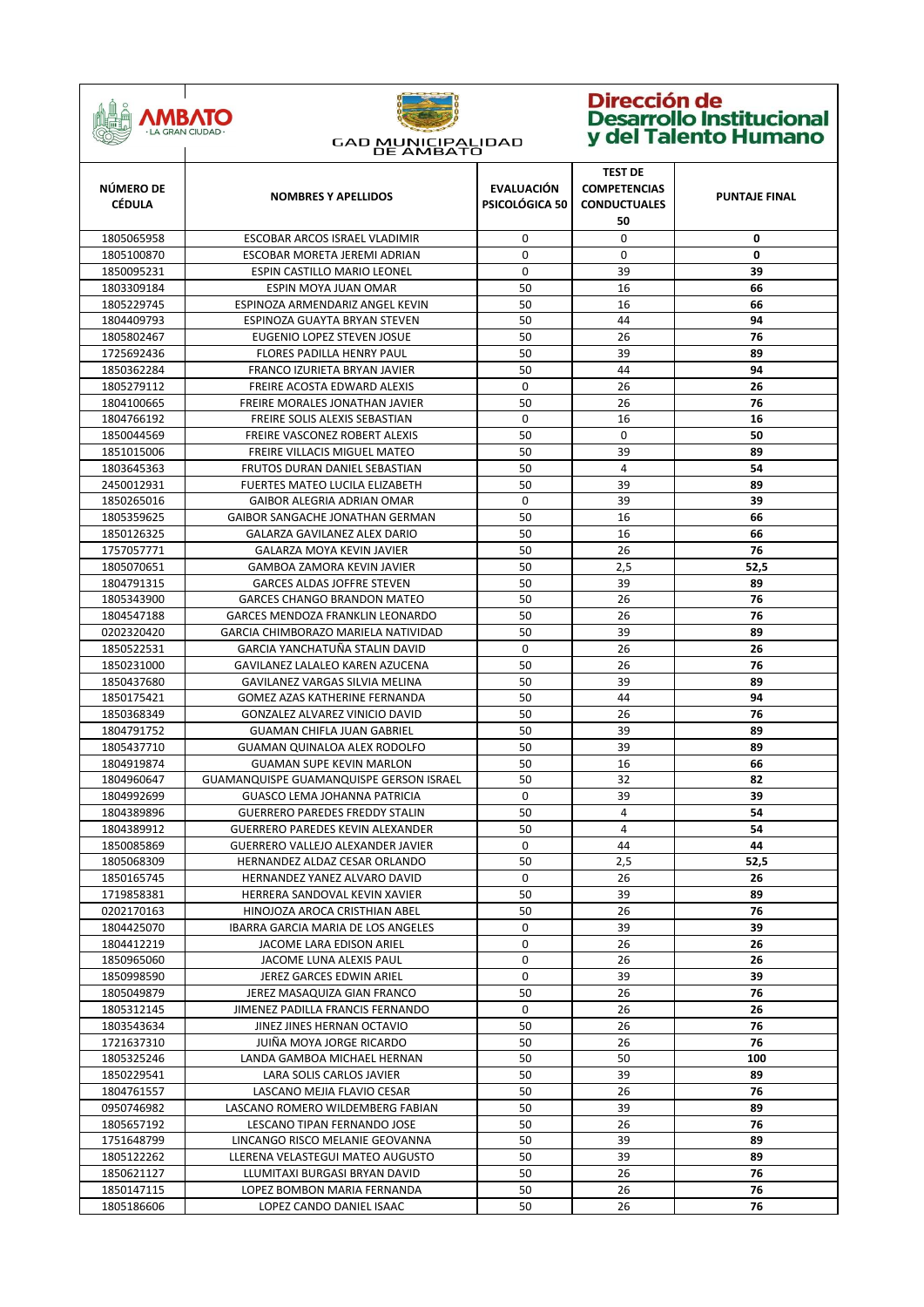

| NÚMERO DE<br><b>CÉDULA</b> | <b>NOMBRES Y APELLIDOS</b>                                 | <b>EVALUACIÓN</b><br>PSICOLÓGICA 50 | <b>TEST DE</b><br><b>COMPETENCIAS</b><br><b>CONDUCTUALES</b><br>50 | <b>PUNTAJE FINAL</b> |
|----------------------------|------------------------------------------------------------|-------------------------------------|--------------------------------------------------------------------|----------------------|
| 1850014729                 | LOPEZ CHAGLLA ARIEL OMAR                                   | 50                                  | 26                                                                 | 76                   |
| 1805787031                 | LOPEZ CHOLO CORAIMA NAYELI                                 | 0                                   | 39                                                                 | 39                   |
| 1804091906                 | LOPEZ LASCANO JOHN ALEXANDER                               | 0                                   | 16                                                                 | 16                   |
| 1850106897                 | LOPEZ SANCHEZ CHRISTOPHER JOSUE                            | 50                                  | 26                                                                 | 76                   |
| 1850499839                 | LOPEZ VILLACIS ALAN DE JESUS                               | $\Omega$                            | 39                                                                 | 39                   |
| 1804727707                 | <b>MACHADO BURGOS VICTOR FABRICIO</b>                      | 50                                  | 16                                                                 | 66                   |
| 1805510912                 | MALAN BAUTISTA JESSICA MICHELLE                            | 50                                  | 16                                                                 | 66                   |
| 1804917720                 | MALAN BAUTISTA LIZBETH ALEJANDRA                           | 50                                  | 16                                                                 | 66                   |
| 2150013171                 | MALDONADO LESCANO JULIO ALFONSO                            | 50                                  | 44                                                                 | 94                   |
| 1850504067                 | MALIZA CHALUISA CRISTOFER JOEL                             | 50                                  | 26                                                                 | 76                   |
| 1805187323                 | MANOBANDA CHALUIS STALIN ELIECER                           | 0                                   | 44                                                                 | 44                   |
| 1805468327                 | MANOBANDA MAIZA JONATHAN DENNIS                            | 50                                  | 39                                                                 | 89                   |
| 1850339068                 | MANOBANDA PIMBOZA KEVIN MAURICIO                           | 0                                   | 39                                                                 | 39                   |
| 1725070005                 | MARFETAN VILLACRES ENRIQUE SEBASTIAN                       | 50                                  | 26                                                                 | 76                   |
| 1804918132                 | MARTINEZ CORDOVA RONNY SEBASTIAN                           | 50                                  | 16                                                                 | 66                   |
| 2000114401                 | MASAQUIZA MASAQUIZA YARINA MAYLI                           | 50                                  | 4                                                                  | 54                   |
| 1805296041                 | <b>MAYORGA CORDOVA DENNIS JAVIER</b>                       | $\Omega$                            | 26                                                                 | 26                   |
| 1805187042                 | MEDINA RIOFRIO JUAN CARLOS                                 | 50                                  | 39                                                                 | 89                   |
| 1804475935                 | MEDINA VILLENA JOHN ALEXANDER                              | 50                                  | 39                                                                 | 89                   |
| 1850216415                 | MENA RUIZ KEVIN JOSUE                                      | 50                                  | 16                                                                 | 66                   |
| 1805472949                 | MIRANDA ANDOCILLA CHRISTIAN SEBASTIAN                      | 50                                  | 39                                                                 | 89                   |
| 1850756162                 | MIRANDA FREIRE ACCEL BRYAN                                 | 50                                  | 44                                                                 | 94                   |
| 1850209626                 | MONTAÑO GREFA JOSE ARMANDO                                 | 0                                   | 44                                                                 | 44                   |
| 1104485717                 | MORALES LUZURIAGA ISAAC ENMANUEL                           | 0                                   | 0                                                                  | 0                    |
| 1804787230                 | MORALES ZUÑIGA STALIN ERNESTO                              | 50                                  | 39                                                                 | 89                   |
| 1804450664                 | MORENO LAGUA CHRISTOPHER STALIN                            | $\mathbf 0$                         | 26                                                                 | 26                   |
| 1805501416                 | MORETA CANDO ERIK FABRICIO                                 | 50                                  | 39                                                                 | 89                   |
| 1805175625                 | MOYOLEMA JARRIN JULIO ALEXANDER                            | 0                                   | 26                                                                 | 26                   |
| 2100935788                 | MULLO SARANGO MISHELL CAROLINA                             | $\mathbf 0$                         | 26                                                                 | 26                   |
| 1805483698                 | MUYULEMA SAILEMA JOEL ISRAEL                               | $\mathbf 0$                         | 26                                                                 | 26                   |
| 1850216365                 | NARANJO CHILIQUINGA BRYAN ALEJANDRO                        | 50                                  | 39                                                                 | 89                   |
| 1805407929                 | NARVAEZ RODRIGUEZ ALEXIS JOEL                              | 50                                  | 39                                                                 | 89                   |
| 1804449666                 | NAVAS SALGADO JIMMY PATRICIO                               | 50                                  | 16                                                                 | 66                   |
| 1804430450                 | NUÑEZ CAGUANA ROCIO DE LOS ANGELES                         | 50                                  | 39                                                                 | 89                   |
| 1805383112                 | NUÑEZ CASTRO HENRY ULISES                                  | 50                                  | 39                                                                 | 89                   |
| 1850266238                 | NUÑEZ CHERREZ ANTHONY GIOVANNI                             | 50                                  | 26                                                                 | 76                   |
| 1805205349                 | NUÑEZ MARTINEZ CARLOS ALEJANDRO                            | 50                                  | 26                                                                 | 76                   |
| 1850072198                 | OÑATE AGUILAR SOLANGE NATHALY                              | 50                                  | 39                                                                 | 89                   |
| 1803814001                 | OÑATE PALACIO STEVEN ARIEL                                 | 50                                  | 39                                                                 | 89                   |
| 1501222101                 | OROZCO GUZMAN VICTOR WUALDEMBER                            | 50                                  | 44                                                                 | 94                   |
| 1805274055                 | ORTIZ IBARRA CARLOS ALEXIS                                 | 50<br>50                            | 16<br>26                                                           | 66<br>76             |
| 1804578837<br>1804915039   | ORTIZ LOPEZ DAVID ALEJANDRO<br>ORTIZ ORTIZ STALIN MAURICIO | 50                                  | 16                                                                 | 66                   |
| 1804360574                 | ORTIZ SANCHEZ KATHERINE MICHELLE                           | 50                                  | 50                                                                 | 100                  |
| 1850093574                 | ORTIZ VILLALVA JOSUE ELIAS                                 | 50                                  | 26                                                                 | 76                   |
| 1850374768                 | PAGUAY ALBUJA JHON JAIRO                                   | 50                                  | 39                                                                 | 89                   |
| 1850211515                 | PAILLACHO CAMARGO MICHAEL SEBASTIAN                        | 50                                  | 16                                                                 | 66                   |
| 1850590413                 | PALATE CHAGLLA CHRISTIAN LEANDRO                           | 50                                  | 26                                                                 | 76                   |
| 1805326210                 | PALATE CHANGO ANTHONY STALIN                               | 50                                  | 39                                                                 | 89                   |
| 1804263620                 | PAREDES ARIAS ERICK ANDRES                                 | 0                                   | 39                                                                 | 39                   |
| 1804786042                 | PAREDES FERNANDEZ KEVIN OMAR                               | 0                                   | 26                                                                 | 26                   |
| 1804958294                 | PAREDES MANJARRES CHRISTOPHER JOSUE                        | 50                                  | 26                                                                 | 76                   |
| 1804222014                 | PAREDES PAREDES MARIO ALEXANDER                            | 50                                  | 16                                                                 | 66                   |
| 1804371969                 | PAUCAR CHAMORRO KEVIN ALEXANDER                            | $\mathbf 0$                         | 16                                                                 | 16                   |
| 1805396684                 | PAZMIÑO ESCOBAR MIGUEL ANGEL                               | 50                                  | 16                                                                 | 66                   |
| 1850030485                 | PAZMIÑO PEREZ STEVEN PATRICIO                              | 50                                  | 26                                                                 | 76                   |
| 1805460027                 | PAZMIÑO VELASTEGUI ALEJANDRO NEPTALI                       | 0                                   | 39                                                                 | 39                   |
| 1804113650                 | PEREZ NUÑEZ WELLINGTON GERMAN                              | 50                                  | 39                                                                 | 89                   |
| 1803953320                 | PICO PASTOR VICTOR LUIS                                    | 0                                   | 0                                                                  | 0                    |
| 1805343371                 | PICO SANCHEZ GLORIA YAJAIRA                                | 0                                   | 4                                                                  | 4                    |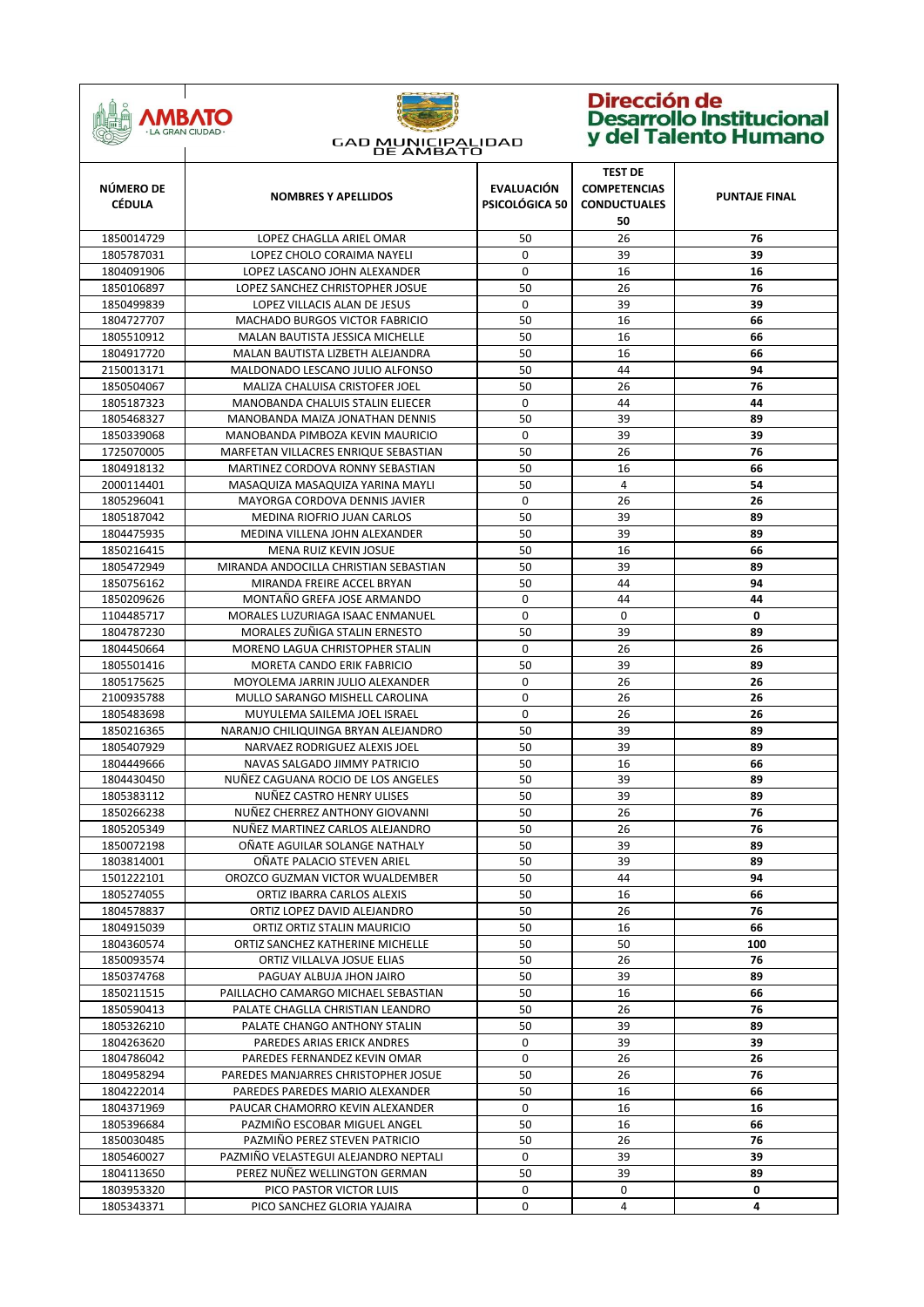

| NÚMERO DE<br><b>CÉDULA</b> | <b>NOMBRES Y APELLIDOS</b>         | <b>EVALUACIÓN</b><br>PSICOLÓGICA 50 | <b>TEST DE</b><br><b>COMPETENCIAS</b><br><b>CONDUCTUALES</b><br>50 | <b>PUNTAJE FINAL</b> |
|----------------------------|------------------------------------|-------------------------------------|--------------------------------------------------------------------|----------------------|
| 1805522867                 | PILLAPA MORALES DOMENICA ESTEFANIA | 0                                   | 26                                                                 | 26                   |
| 1805187539                 | PINTADO PULLUPAXI BRYAN GERARDO    | 50                                  | 44                                                                 | 94                   |
| 1805341821                 | PLAZA JIMENEZ MOISES PAUL          | 0                                   | 0                                                                  | 0                    |
| 1805342290                 | PULGAR AVILA KAREN JULIET          | 50                                  | 26                                                                 | 76                   |
| 0604972299                 | PUMAQUERO SAEZ WILLIAM PATRICIO    | 50                                  | 26                                                                 | 76                   |
| 1805042619                 | PUNINA GUANO ALEX EUCLIDES         | 50                                  | 16                                                                 | 66                   |
| 1804383352                 | PUNINA LLANGO ALVARO DAVID         | 0                                   | 39                                                                 | 39                   |
| 1805393715                 | QUIÑONEZ URBINA LUIS EMMANUEL      | 50                                  | 16                                                                 | 66                   |
| 1804111282                 | QUISPE CUCHIPARTE DIEGO RAFAEL     | 50                                  | 39                                                                 | 89                   |
| 1805205125                 | QUISPE TALAHUA GRACE ELIZABETH     | $\mathbf 0$                         | 50                                                                 | 50                   |
| 1805405337                 | RAMIREZ ROSERO LLAJAIRA ELIZABETH  | $\mathbf 0$                         | 26                                                                 | 26                   |
| 1804904108                 | RAMOS PAZMIÑO DIEGO FABRICIO       | $\mathbf 0$                         | 16                                                                 | 16                   |
| 1804986352                 | RAMOS VALLE JOSE ARMANDO           | 50                                  | 26                                                                 | 76                   |
| 0504733007                 | REIRA GAROFALO JHONNY JAVIER       | 50                                  | 16                                                                 | 66                   |
| 1850286400                 | RENTERIA ZUÑIGA JEFFERSON ANDRES   | 50                                  | 4                                                                  | 54                   |
| 1850410356                 | RIOFRIO NUÑEZ ADRIAN ALEXIS        | 0                                   | 50                                                                 | 50                   |
| 1805259163                 | ROBALINO PAREDES GEISON LENIN      | 50                                  | 39                                                                 | 89                   |
| 1804774477                 | ROMO TUSA PABLO DAMIAN             | $\mathbf 0$                         | 39                                                                 | 39                   |
| 0928451228                 | RONQUILLO VELASQUEZ CARMEN KARINA  | 50                                  | 26                                                                 | 76                   |
| 1850020155                 | RUIZ SANCHEZ OCTAVIO VICENTE       | 50                                  | 26                                                                 | 76                   |
| 1804439675                 | SALAZAR GUATO MARCO ANTONIO        | 50                                  | 39                                                                 | 89                   |
| 1805095435                 | SALINAS PAREDES JAVIER FRANCISCO   | 50                                  | 26                                                                 | 76                   |
| 1805168273                 | SANCHEZ CALAPIÑA WENDY NICOLE      | 0                                   | 26                                                                 | 26                   |
| 1804362257                 | SANCHEZ LASCANO LESLIE SAMANTHA    | 50                                  | 39                                                                 | 89                   |
| 1850301712                 | SANCHEZ LINDO JOSSELYN THALIA      | 50                                  | 26                                                                 | 76                   |
| 1805403324                 | SANCHEZ LOPEZ DANILO FERNANDO      | $\mathbf 0$                         | 26                                                                 | 26                   |
| 1850429539                 | SANCHEZ PAREDES ERICK DANILO       | 50                                  | 39                                                                 | 89                   |
| 1805728480                 | SANCHEZ SAILEMA KEVIN DANIEL       | 0                                   | 39                                                                 | 39                   |
| 1850277847                 | SANCHEZ SANCHEZ WELLINGTON ANDRES  | 50                                  | 44                                                                 | 94                   |
| 1850023605                 | SANCHEZ VALENCIA MARCO VINICIO     | $\mathbf 0$                         | 39                                                                 | 39                   |
| 0202269320                 | SANGACHA VALDIVIEZO NATALY ABIGAIL | 0                                   | 44                                                                 | 44                   |
| 1851054203                 | SAQUINGA MANOBANDA DANILO BOLIVAR  | 50                                  | 26                                                                 | 76                   |
| 1805273313                 | SILVA LLIGUIN JONATHAN ALEXANDER   | 50                                  | 26                                                                 | 76                   |
| 1805786157                 | SILVA MANOBANDA BRYAN SANTIAGO     | 50                                  | 16                                                                 | 66                   |
| 1805689211                 | SILVA NUÑEZ JONATHAN OSWALDO       | 50                                  | 39                                                                 | 89                   |
| 1850382969                 | SILVA RODRIGUEZ CHRISTIAN LEONARDO | 50                                  | 16                                                                 | 66                   |
| 1805645684                 | SIMBAÑA CUSHPA JAVIER ALEXANDER    | 50                                  | 39                                                                 | 89                   |
| 1804358180                 | SOBERON HERNANDEZ ALEXIS JAVIER    | 50                                  | 26                                                                 | 76                   |
| 1850599562                 | SOLANO VACA RICHARD ALEXANDER      | 50                                  | 39                                                                 | 89                   |
| 1851051621                 | SOLORZANO POSLIGUA NICOLE GEOVANNA | 50                                  | 39                                                                 | 89                   |
| 1804610135                 | SORIA VARGAS MIGUEL ANGEL          | 50                                  | 39                                                                 | 89                   |
| 1803777174                 | SUAREZ GANCINO CRISTIAN BRYAN      | 50                                  | 39                                                                 | 89                   |
| 1850616895                 | SUNTA GARCIA ANDRES SANTIAGO       | 50                                  | 39                                                                 | 89                   |
| 1805070248                 | SUPE CHASIPANTA JONATHAN RICARDO   | 50                                  | 26                                                                 | 76                   |
| 1804399101                 | TAMAY TIGSE EDISON ALEXANDER       | 50                                  | 39                                                                 | 89                   |
| 1850229277                 | TAPIA CASTRO LUIS ANGEL            | 0                                   | 44                                                                 | 44                   |
| 1805675616                 | TIPAN MATZA JOSE LEONARDO          | 50                                  | 26                                                                 | 76                   |
| 0250121472                 | TIVIANO AZOGUE WILSON GEOVANNY     | 50                                  | 50                                                                 | 100                  |
| 1805485065                 | TOAPAXI QUISPE BRYAN FABRICIO      | 50                                  | 26                                                                 | 76                   |
| 1805360045                 | TORRES BASANTES LIMBER JEFFERSON   | 50                                  | 44                                                                 | 94                   |
| 1804966412                 | TORRES HERRERA JOHN BRYAN          | 50                                  | 39                                                                 | 89                   |
| 1805146915                 | TORRES IZQUIERDO SHYRLEY DAYANA    | 50                                  | 26                                                                 | 76                   |
| 1850033786                 | TORRES MOSCOSO RICHARD RONALDO     | 0                                   | 0                                                                  | 0                    |
| 0504343799                 | TRUJILLO AGUIAR KEVIN ADRIAN       | 50                                  | 16                                                                 | 66                   |
| 1850215961                 | TUBON ALVAREZ ERICK JOEL           | 0                                   | 16                                                                 | 16                   |
| 1805292800                 | ULLOA YANEZ BRYAN JAVIER           | 0                                   | 26                                                                 | 26                   |
| 1804390852                 | VACA BARRIONUEVO ALVARO DAMIAN     | 0                                   | 16                                                                 | 16                   |
| 1850253293                 | VACA BASANTES ALEXANDER ABRAHAM    | 50                                  | 16                                                                 | 66                   |
| 0603952201                 | VALLADARES QUITO MARLON CHAYANE    | 50                                  | 2,5                                                                | 52,5                 |
| 1805026034                 | VASCONEZ MORETA JEFFERSON ORLANDO  | 50                                  | 4                                                                  | 54                   |